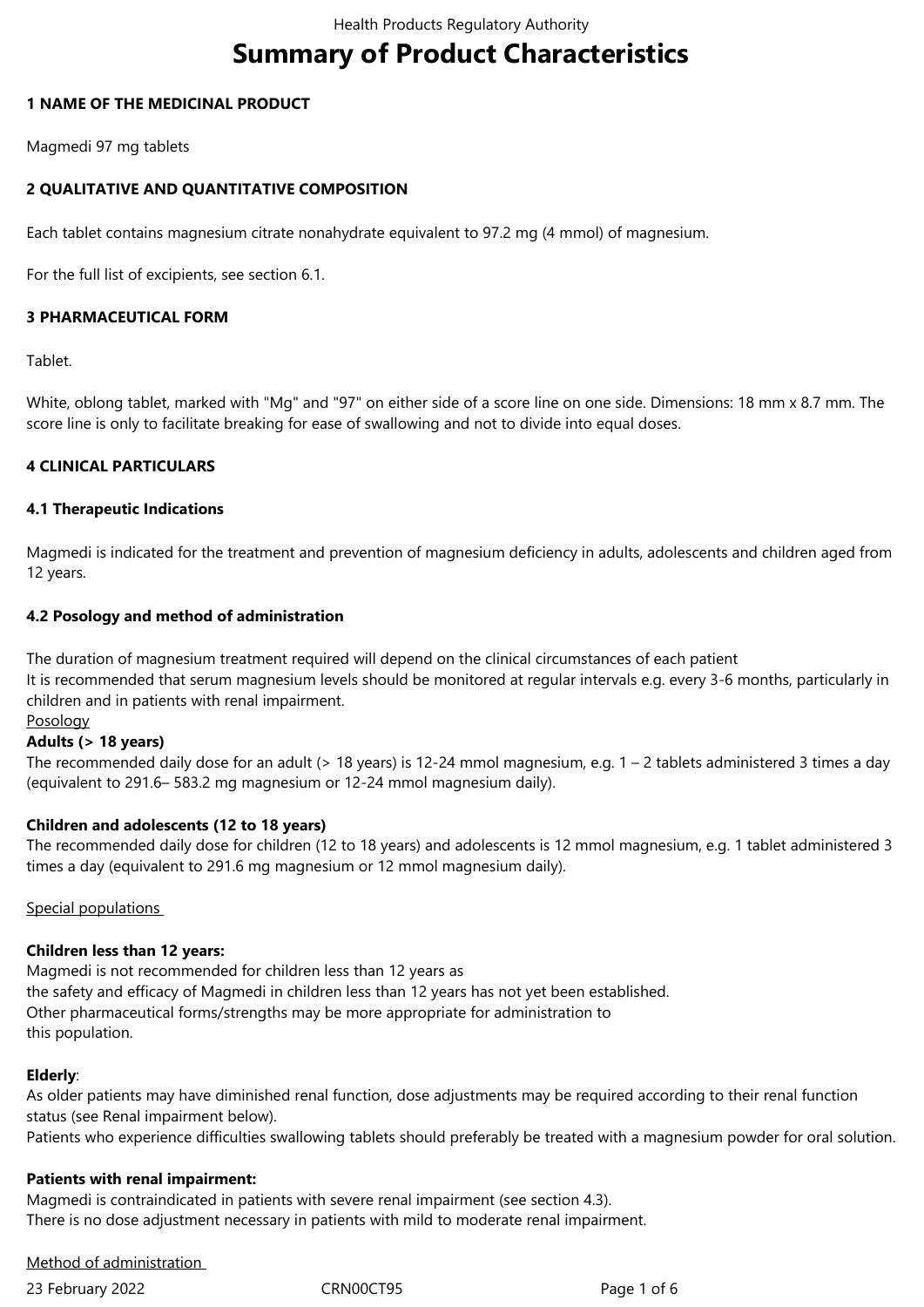For oral use.

The tablet may be broken in half using the score line. The score line is present only to facilitate breaking for ease of swallowing and not to divide into equal doses.

# **4.3 Contraindications**

Hypersensitivity to the active substance or to any of the excipients listed in section 6.1. Severe renal impairment (glomerular filtration rate < 30 ml/min).

# **4.4 Special warnings and precautions for use**

If an undesirable effect occurs, such as diarrhoea, the therapy should be temporarily interrupted and can be restarted after improvement and /or elimination of the symptoms with a reduced dosage.

In the case of confirmed magnesium deficiency, concomitant hypocalcaemia and hypokalaemia should be suspected and corrected if confirmed since magnesium deficiency is frequently secondary to those conditions.

Exercise caution when prescribing Magmedi for patients with disorders of cardiac conduction.

Magmedi is not intended as first-line treatment for patients with severe symptomatic hypomagnesemia or serum levels <0.4mmol/L for whom intravenous magnesium is indicated. Subject to local treatment protocols, oral magnesium treatment may begin when serum magnesium rises above 0.4 mmol/L or when acute symptoms of hypomagnesemia have resolved.

The bioavailability of magnesium preparations can vary, therefore caution should be exercised when switching between magnesium preparations to ensure tolerability and equivalent therapeutic effect.

Diabetes mellitus is commonly associated with magnesium depletion. Other associated endocrine conditions that may be linked to hypomagnesaemia, include hyperthyroidism and hyperaldosteronism, these conditions should be considered, and excluded.

# **4.5 Interaction with other medicinal products and other forms of interactions**

As magnesium and other medicinal products may mutually influence each other's absorption, a time interval of 2 to 3 hours should generally be respected if possible.

This specifically applies to:

- *Cellulose sodium phosphate; edetate disodium:* concurrent use with magnesium supplements may result in binding of magnesium; patients should be advised not to take magnesium supplements within 1 hour of cellulose sodium phosphate or edetate disodium.
- *Fluorides and tetracycline:* if they must be used, the doses must be separated by 2 to 3 hours or more to prevent their admixture in the gut.
- *Aminoquinolines, quinidine and quinidine derivatives, nitrofurantoin, penicillamine, iron, bisphosphonates, eltrombopag, nitroxoline:* to avoid impairment of absorption, magnesium preparations should be taken 3 to 4 hours before or after the administration of those drugs.

## *Magnesium homeostasis influenced by medication*

Because of increased magnesium losses, a dose adjustment of magnesium may be necessary when taking the following substances:

*Diuretics* (e.g. thiazide, furosemide) are widely used in the treatment of hypertension, heart failure and kidney diseases. They increase urinary output with hypermagnesuria probably leading to hypomagnesaemia and magnesium depletion.

*EGF-receptor antagonist* (e.g. cetuximab, erlotinib, panitumumab). Since EGF is a magnesiotropic hormone, treatment with EGF-receptor antagonists can result in severe hypomagnesaemia.

23 February 2022 CRN00CT95 Page 2 of 6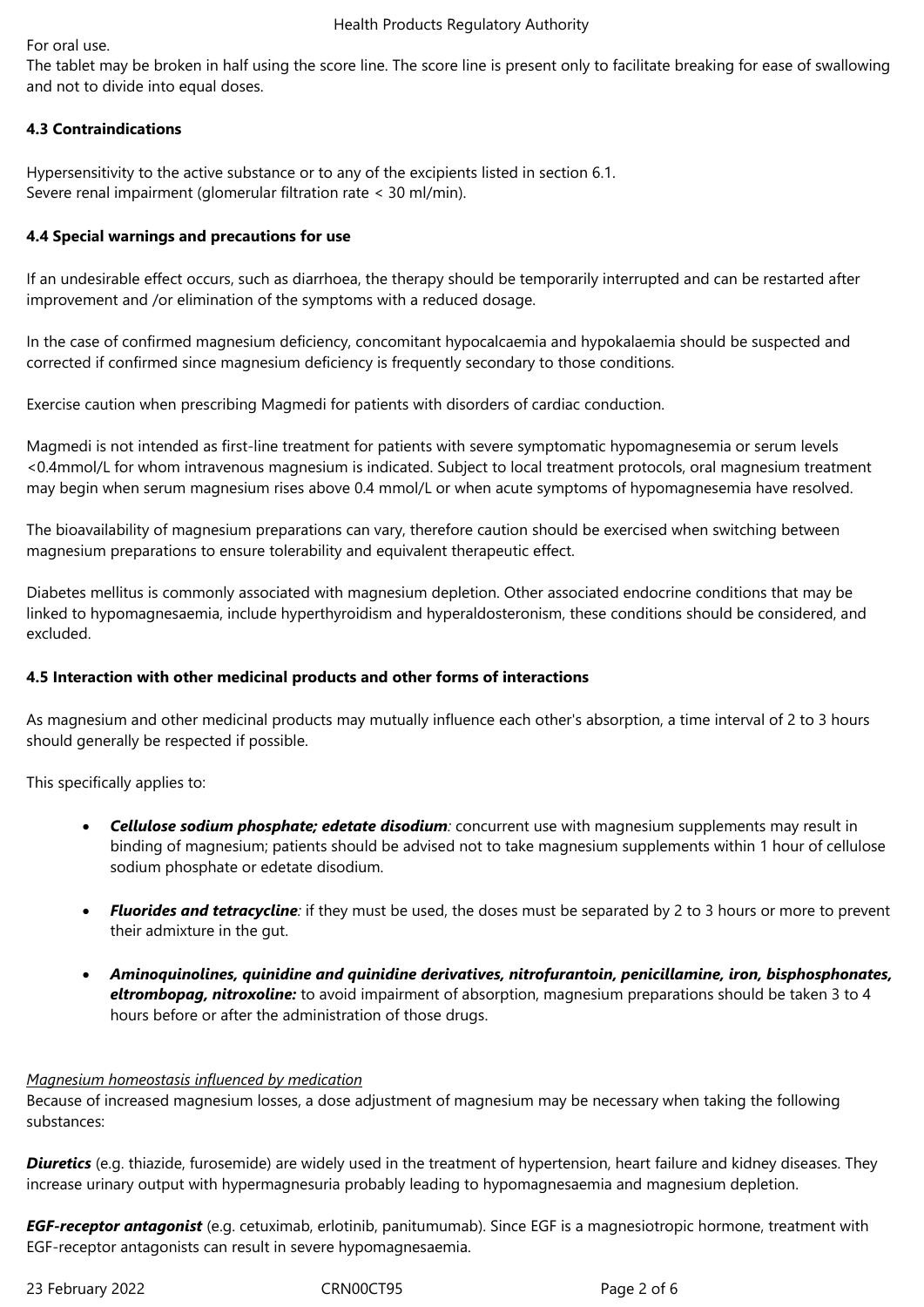#### Health Products Regulatory Authority

*VEGF-blockers* Bevacizumab is a humanised IgG1 antibody that binds and inhibits VEGF activity. Hypomagnesaemia is recognised as a very common adverse reaction associated with bevacizumab therapy.

*PD-1 inhibitors* Nivolumab is a human IgG4 anti-PD-1 monoclonal antibody that works as a checkpoint inhibitor that allows the immune system to kill cancer cells. Treatment with nivolumab can result in dysregulation of magnesium metabolism.

*Long-term treatment with proton pump inhibitors* (e.g. omeprazole, esomeprazole, lansoprazole and pantoprazole) has been related to severe hypomagnesaemia, probably due to disturbances in absorption.

*Aminoglycoside antibiotics* (e.g. gentamycin, tobramycin and amikacin) are widely used in the treatment of severe bacterial infections. Studies showed that in 25 % of the patients, hypomagnesaemia occurs due to renal magnesium loss.

*Foscarnet* is a pyrophosphate analogue that inhibits many viral DNA polymerases.

Hypomagnesaemia is among others a side effect of foscarnet treatment as foscarnet is a potent chelator of divalent cations. Other viral DNA polymerase inhibitors include Pentamidine, Rapamycin and Amphotericin B.

*Immunosuppressive agents* (e.g. Ciclosporin A and Tacrolimus) increase the loss of magnesium via the kidneys.

*Chemotherapy agents* (e.g. Cisplatin and Carboplatin) can result in hypomagnesemia - a widely recognised toxic side effect of chemotherapy and occurs due to renal tubular toxicity.

## *Magnesium homeostasis influenced by medical conditions*

Excessive excretion of magnesium into the urine is a cause of magnesium depletion. Osmotic diuresis due to glucosuria can result in magnesium depletion, therefore, those with diabetes mellitus have an increased requirement for magnesium.

## **4.6 Fertility, pregnancy and lactation**

## **Pregnancy**

A large amount of data on pregnant women over 16 weeks' gestation (more than 1,000 pregnancy outcomes) do not indicate malformative toxicity or feto/neonatal toxicity of magnesium. Magmedi can be used during pregnancy if clinically needed.

Administration of aminoglycoside antibiotics should be avoided during this period, as there are indications of interactions (see 4.5).

## **Lactation**

 Magmedi can be used during breast-feeding. Magnesium citrate / metabolites are excreted in human milk, but at therapeutic doses of Magmedi no effects on the breastfed newborns/infants are anticipated.

## **Fertility**

Based on long-term experience, no effects of magnesium on male and female fertility are anticipated.

## **4.7 Effects on ability to drive and use machines**

Magmedi has no or negligible influence on the ability to drive and use machines.

## **4.8 Undesirable effects**

At high dosage diarrhoea or gastrointestinal irritation may occur. If diarrhoea occurs, the daily dose should be reduced and gradually increased later if needed.

In cases of high doses and long-term use fatigue may be experienced. This may be an indication that an elevated magnesium level has been achieved. Hypermagnesemia is rare after oral administration of magnesium salts, unless there is renal dysfunction.

23 February 2022 CRN00CT95 Page 3 of 6 The evaluation of undesirable effects is based on the following frequencies: Very common (≥1/10); Common (≥1/100 to <1/10); Uncommon (≥1/1,000 to <1/100);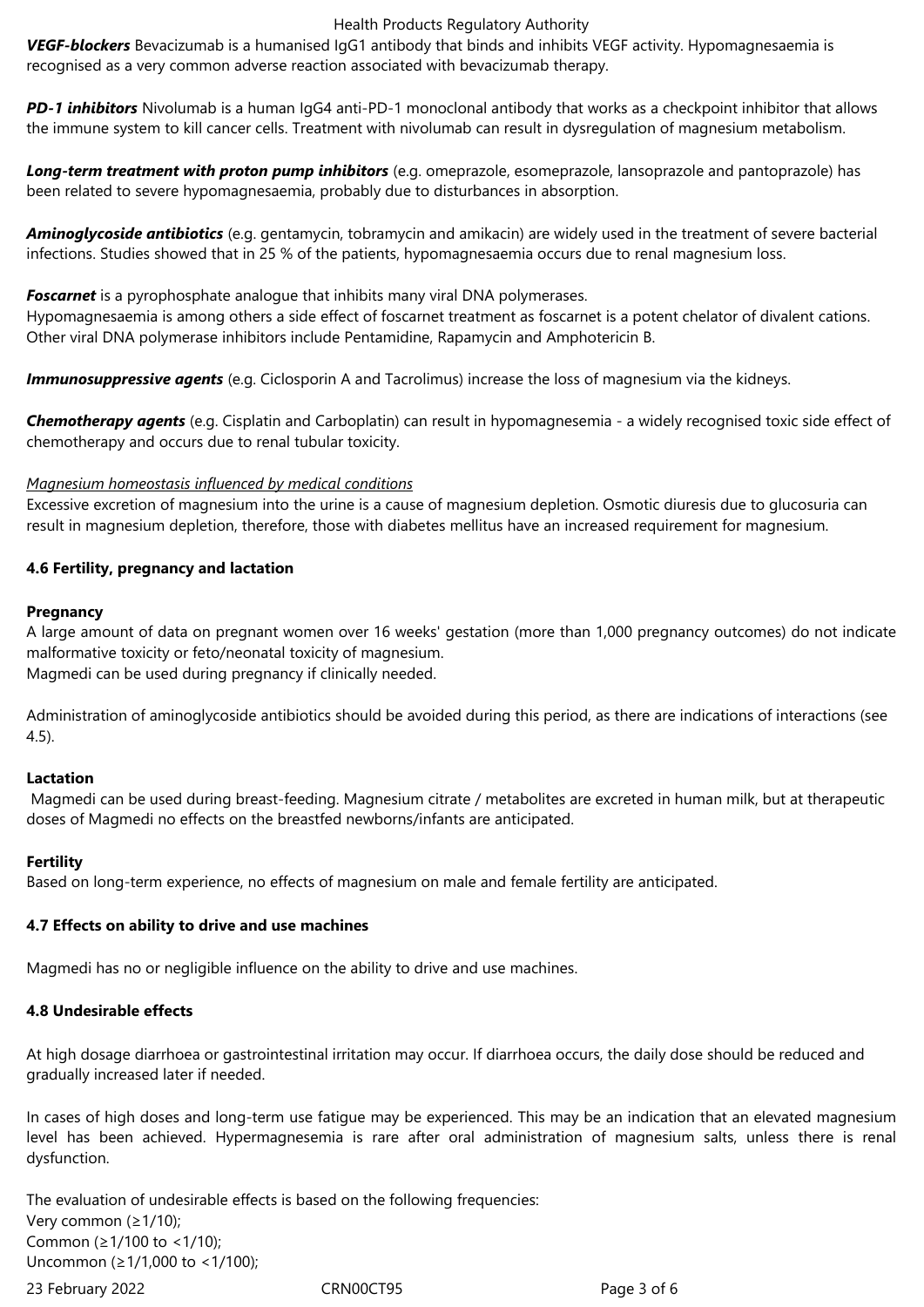Not known (cannot be estimated from the available data).

Safety information is based on pooled data from clinical trials on magnesium supplementation.

| <b>MedDRA System Organ Class</b>                            | Frequency | Undesirable Effects                            |
|-------------------------------------------------------------|-----------|------------------------------------------------|
| <b>Gastrointestinal disorders</b>                           | Common    | Soft stools or diarrhoea following high dosage |
| <b>General disorders and administration site conditions</b> | Verv rare | Fatigue if used long-term                      |

#### Reporting of suspected adverse reactions

Reporting suspected adverse reactions after authorisation of the medicinal product is important. It allows continued monitoring of the benefit/risk balance of the medicinal product. Healthcare professionals are asked to report any suspected adverse reactions via

HPRA Pharmacovigilance, Website: www.hpra.ie

## **4.9 Overdose**

In the case of intact renal function, [magnesium i](http://www.hpra.ie/)ntoxication due to oral overdose of magnesium is not expected. Only in the case of severe renal insufficiency accumulation of magnesium may arise in combination with a manifested intoxication.

In general, plasma concentrations up to 2 mmol/l magnesium are well tolerated.

#### *Intoxication symptoms:*

Blood pressure fall, nausea, vomiting, hyporeflexia, somnolence, changes in the electrocardiogram, respiratory depression and cardiac arrest.

#### *Intoxication therapy:*

Intravenous administration of calcium and slow intravenous administration of neostigmine methylsulfate; Intravenous and per-oral administration of isotonic sodium chloride solution; ventilatory and circulatory support; When patients have renal insufficiency haemodialysis may be used to lower the serum magnesium concentration.

## **5 PHARMACOLOGICAL PROPERTIES**

#### **5.1 Pharmacodynamic properties**

Pharmacotherapeutic group: Mineral Supplements, magnesium citrate; ATC code: A12CC04

Magnesium is a cofactor in >300 enzymatic reactions. It acts as an essential co-factor for all ATP-binding enzymes.

Magnesium plays an important role in cellular electrolyte homeostasis and in the neuromuscular membrane stabilization.

Magnesium is associated with the following:

- inhibition of neuromuscular transmission and stabilization of the phospholipids of the cell membrane
- magnesium acts as a physiological calcium antagonist and as such regulates the contractility of the heart and stabilises cardiac rhythm. Magnesium deficiency has been shown to result in cardiovascular disorders such as cardiac dysrhythmias, which may be manifested by a rapid heart rate (tachycardia), skipped heart beats (premature beats), or a totally irregular cardiac rhythm (fibrillation).
- a low magnesium status leads to arterial vasoconstriction and thrombocyte aggregation. Migraine patients often show low magnesium levels, therefore, magnesium deficiency seems to play a role in the pathogenesis of migraine.

#### **5.2 Pharmacokinetic properties**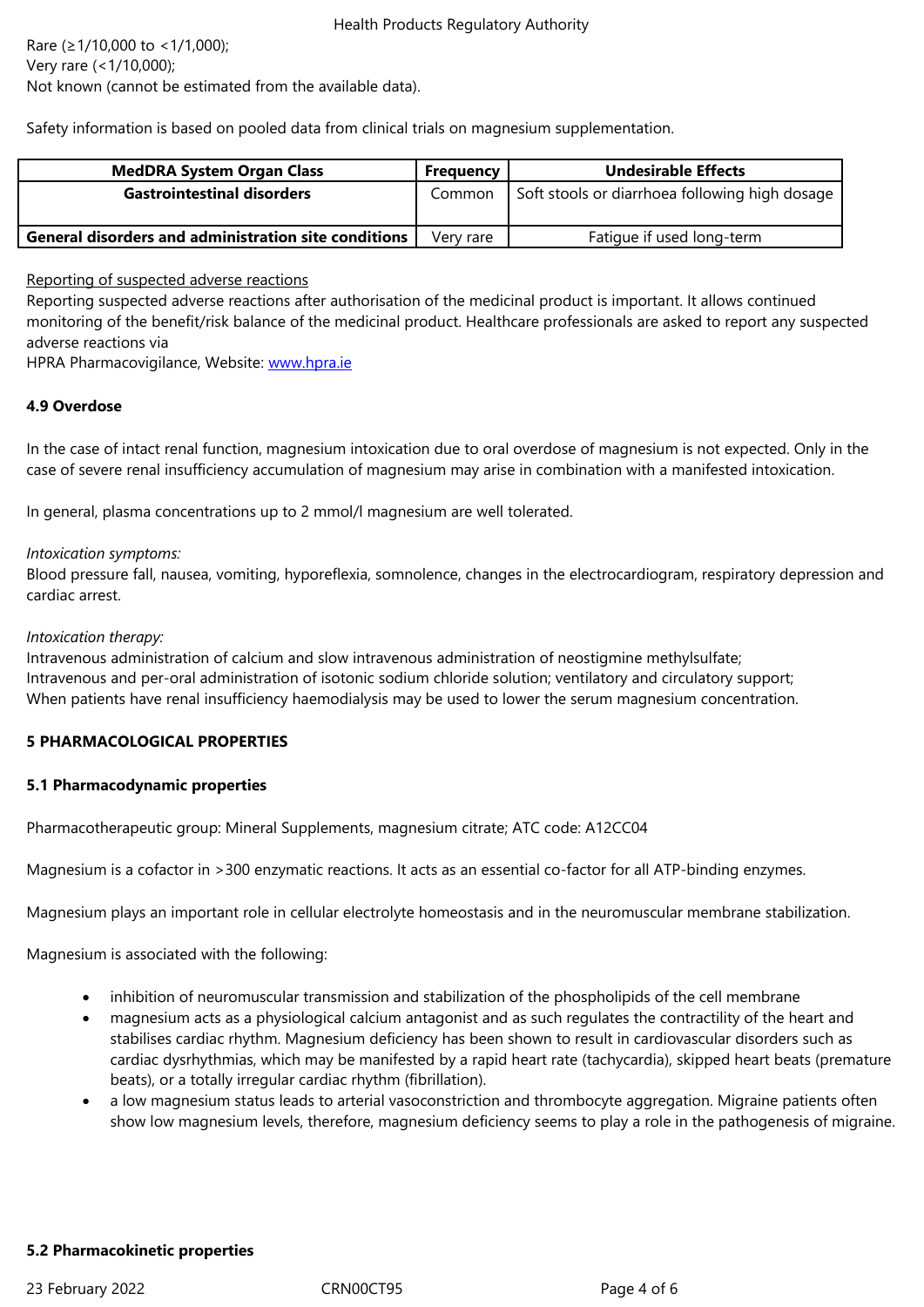#### Health Products Regulatory Authority

## **Absorption**

Intestinal absorption is not directly proportional to magnesium intake but is dependent mainly on magnesium status. The lower the magnesium level, the more magnesium is absorbed in the gut: thus, relative magnesium absorption is high when intake is low and vice versa.

Magnesium is slowly and incompletely absorbed – primarily in the small intestine. The non-absorbable portion can produce a laxative effect.

Peak serum levels are reached after 4 to 7 hours. At 6 hours, magnesium absorption is approximately 80% complete.

#### Distribution

Magnesium is the main intracellular divalent cation, and the normal adult human body content is around 22.6g. About 60% of the magnesium is present in bone, of which 30% is exchangeable and functions as a reservoir to stabilise the serum concentration. About 20% is in skeletal muscle, 19% in other soft tissues and less than 1% in the extracellular fluid.

After oral administration the distribution of magnesium within the body depends on the filling state of magnesium levels in each individual case. The classical method of determining bioavailability using plasma concentration curves cannot be applied to magnesium.

The concentration of magnesium in the blood serum is subject to variations during the day. Due to the equilibrium between magnesium concentration in the blood serum and the depot in the bones, no conclusions concerning the depot in the body can be drawn from the concentration of magnesium in the blood serum. Neuromuscular hyper-excitability can be an indicator of magnesium deficiency.

#### Biotransformation

The active substance magnesium citrate nonahydrate readily dissociates into magnesium and citrate ions in aqueous solutions. These components are natural constituents of the human body.

#### **Elimination**

Magnesium is excreted principally by the kidney by glomerular filtration. Under normal conditions 3 to 5% of the filtered ion (2 to 4 mM per day) is excreted in the urine. Renal magnesium excretion is increased during diuresis induced by glucose, ammonium chloride, furosemide, ethacrynic acid, and organic mercurials.

#### Linearity/non-linearity

Meta-analysis has shown that oral supplementation with magnesium salts increases the level of circulating (serum/plasma) and urinary magnesium in a clinically and statistically significant time and dose-dependent manner.

## **5.3 Preclinical safety data**

Effects in non-clinical studies were only observed at exposures considered sufficiently in excess of the maximum human exposure indicating little relevance to clinical use.

## **6 PHARMACEUTICAL PARTICULARS**

#### **6.1 List of excipients**

Mannitol (E421) Copovidone Cellulose, Microcrystalline (E460(i)) Magnesium stearate (E572)

## **6.2 Incompatibilities**

Not applicable

## **6.3 Shelf life**

2 years